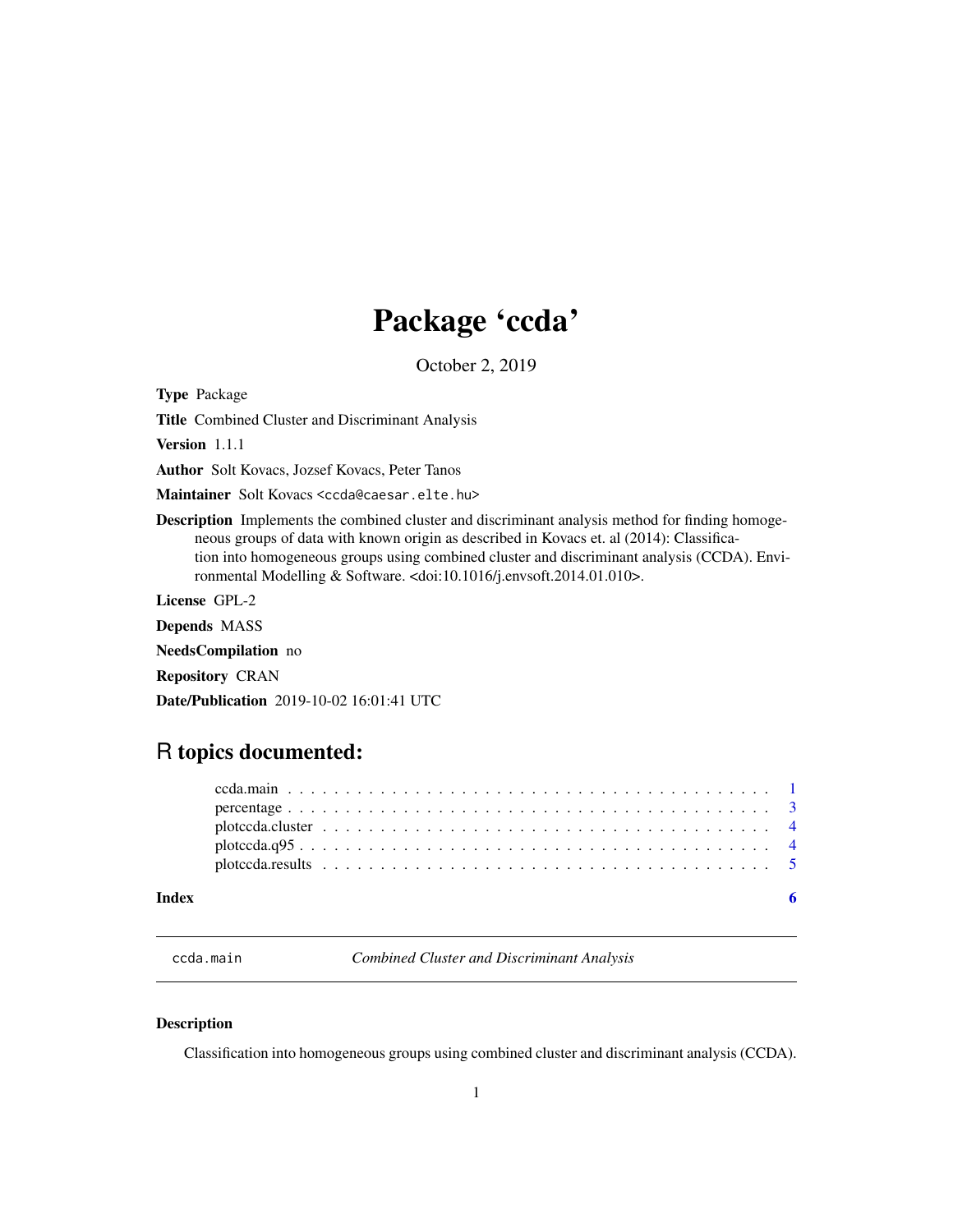#### Usage

```
ccda.main(dataset, names_vector, nr, nameslist,
prior = "proportions",return.RCDP=FALSE)
```
#### Arguments

| dataset      | Contains only the dataset as a matrix (without labels).                                                                                                                                                 |
|--------------|---------------------------------------------------------------------------------------------------------------------------------------------------------------------------------------------------------|
| names_vector | Contains labels (names of sample origins) for each individual observation.                                                                                                                              |
| nr           | Number of randomly coded datasets (RCD) investigated.                                                                                                                                                   |
| nameslist    | Contains the names of sample origins as a list.                                                                                                                                                         |
| prior        | A specified method that can be either "proportions" (in the case of different<br>group sizes) or "equal" (in the case of equal group sizes). If unspecified, "pro-<br>portions" is used as the default. |
| return.RCDP  | A logical value indicating whether the method should return the percentages for<br>the randomly coded datasets as a matrix. Not returned, unless set to "TRUE".                                         |
|              |                                                                                                                                                                                                         |

#### Details

ccda.main determines the basic grouping (Step I). For this it uses hierarchical clustering with Ward's method for the averages of the measured variables. Step II, the core cycle then runs for every one of the obtained groupings. For a suggestion on the number of randomly coded datasets investigated (nr), see Appendix in Kovacs et al., 2014. It should be noted that nr has a linear influence on the amount of time needed for computing.

Step III, the evaluation of the results is left to the user based on the output of ccda.main. Based on these outputs, the function plot.ccda.result helps the decision regarding further division.

The subgroups component of the output contains the grouping with the highest corresponding difference value. The iterative further investigation of these subgroups is required in order to obtain homogeneous groups as a final result. One should stop when the highest difference value is reached when every sampling location belongs to the same group.

#### Value

| nameslist   | Returns the input nameslist.                                                                              |
|-------------|-----------------------------------------------------------------------------------------------------------|
| q95         | The 95 % quantiles of the ratios of correctly classified cases by LDA for the<br>randomly coded datasets. |
| ratio       | Ratios of correctly classified cases by LDA for each coded dataset.                                       |
| difference  | Ratio-q95.                                                                                                |
| sub_groups  | Suggestion for subdivision according to the maximal difference value.                                     |
| <b>RCDP</b> | Percentages for the randomly coded datasets as a matrix.                                                  |

#### References

Jozsef Kovacs, Solt Kovacs, Norbert Magyar, Peter Tanos, Istvan Gabor Hatvani, Angela Anda (2014): Classification into homogeneous groups using combined cluster and discriminant analysis (CCDA). Environmental Modelling & Software. DOI: http://dx.doi.org/10.1016/j.envsoft.2014.01.010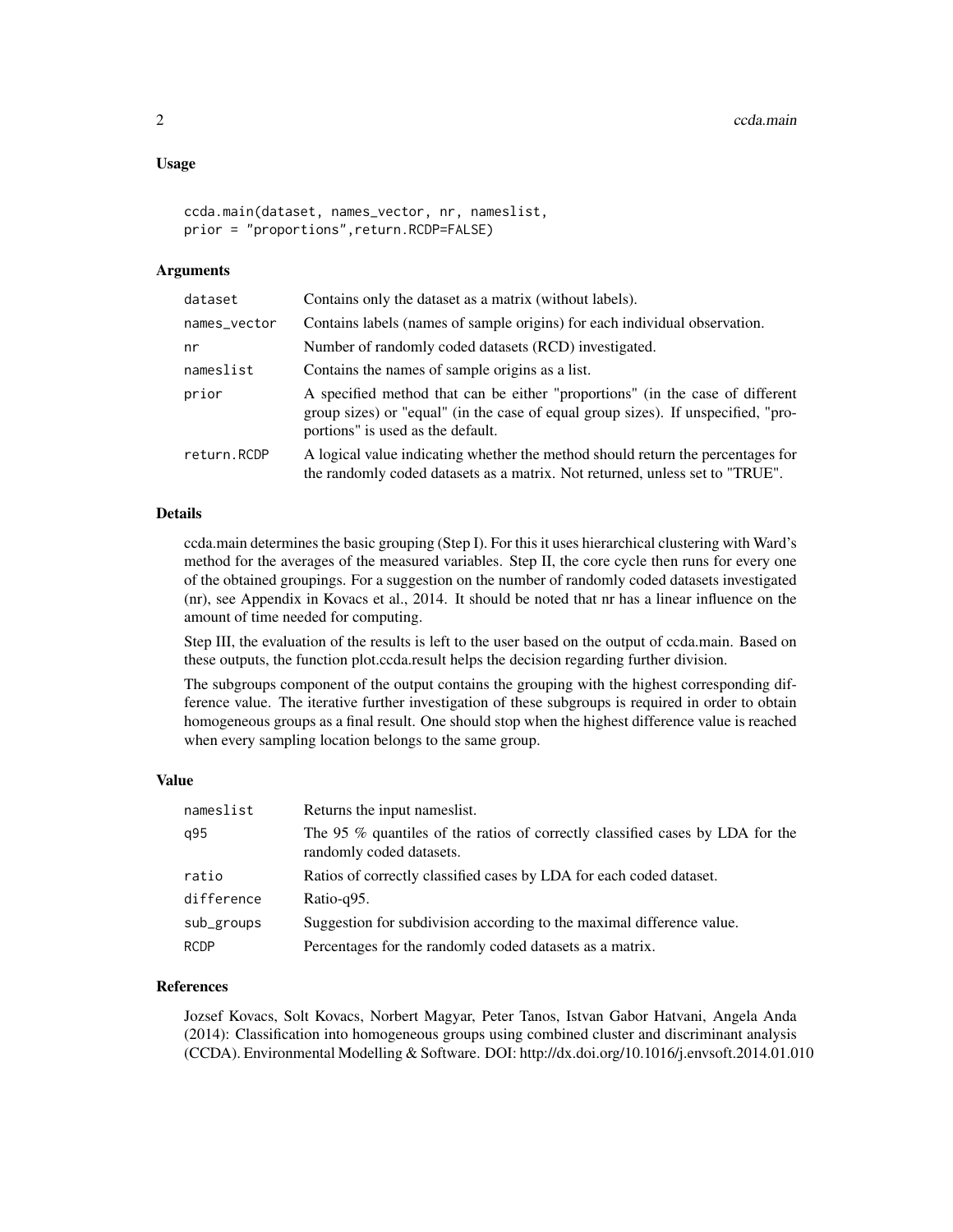#### <span id="page-2-0"></span>percentage 3

#### See Also

```
percentage, plotccda.results, plotccda.q95, plotccda.cluster
```
#### Examples

```
ccda.main(iris[,1:4] , iris[,5], 500, c("setosa","versicolor","virginica"),
"proportions",return.RCDP=FALSE)
```
<span id="page-2-1"></span>

| percentage | Calculation of the ratio of correctly classified cases by linear discrim- |
|------------|---------------------------------------------------------------------------|
|            | <i>inant analysis</i>                                                     |

#### Description

Extracts the ratio of correctly classified cases from the output of lda.

#### Usage

```
percentage(dataset, starting_vector, prior)
```
#### Arguments

| dataset         | Contains only the dataset as a matrix (without labels).                                                                                      |
|-----------------|----------------------------------------------------------------------------------------------------------------------------------------------|
| starting_vector |                                                                                                                                              |
|                 | A vector specifying the class for each observation.                                                                                          |
| prior           | A specified method that can be either "proportions" (in the case of different<br>group sizes) or "equal" (in the case of equal group sizes). |

#### Value

```
perctg The ratio of correctly classified cases by lda for the input grouping.
```
#### See Also

[ccda.main](#page-0-1)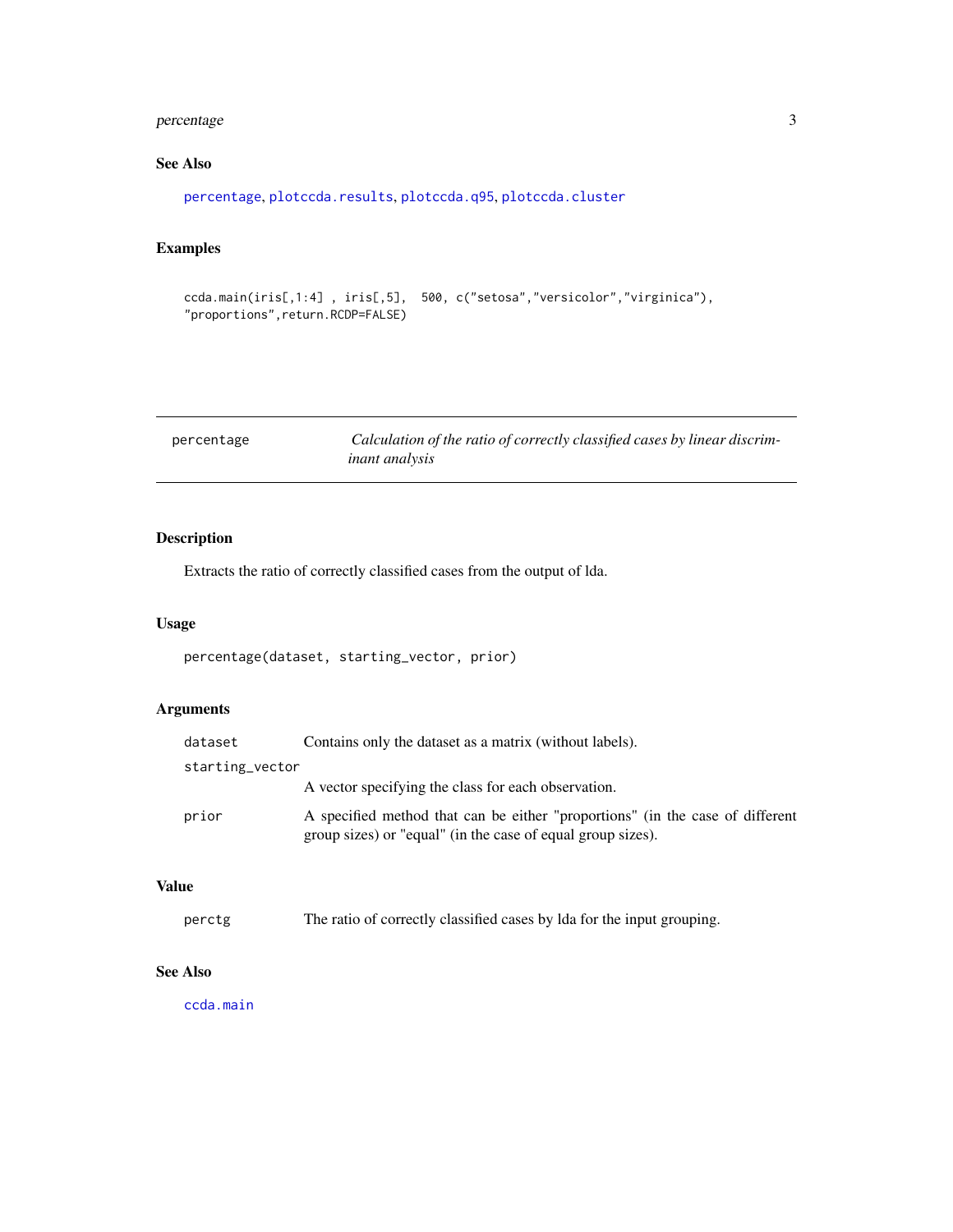<span id="page-3-2"></span><span id="page-3-0"></span>plotccda.cluster *Plot of the basic grouping*

#### Description

The function plotccda.cluster draws the dendrogram for the basic grouping using hierarchical clustering for the averages with Ward's method (as used in ccda.main).

#### Usage

```
plotccda.cluster(x)
```
#### Arguments

x The output list of ccda.main.

#### See Also

[ccda.main](#page-0-1), [plotccda.results](#page-4-1), [plotccda.q95](#page-3-1)

#### Examples

```
result<-ccda.main(iris[,1:4] , iris[,5], 500, c("setosa","versicolor",
"virginica"),"proportions",return.RCDP=FALSE)
plotccda.cluster(result)
```
<span id="page-3-1"></span>plotccda.q95 *CCDA density drawer*

#### Description

The function plotccda.q95 draws the simulated density for the randomly coded datasets.

#### Usage

plotccda.q95(x,pl="max")

#### Arguments

|    | The output list of ccda.main which has to include the RCDP output! (Set re-<br>turn.RCDP=TRUE while running ccda.main).            |
|----|------------------------------------------------------------------------------------------------------------------------------------|
| рl | "max" if the grouping with the highest difference value is considered or the<br>number of the grouping for which the plot is made. |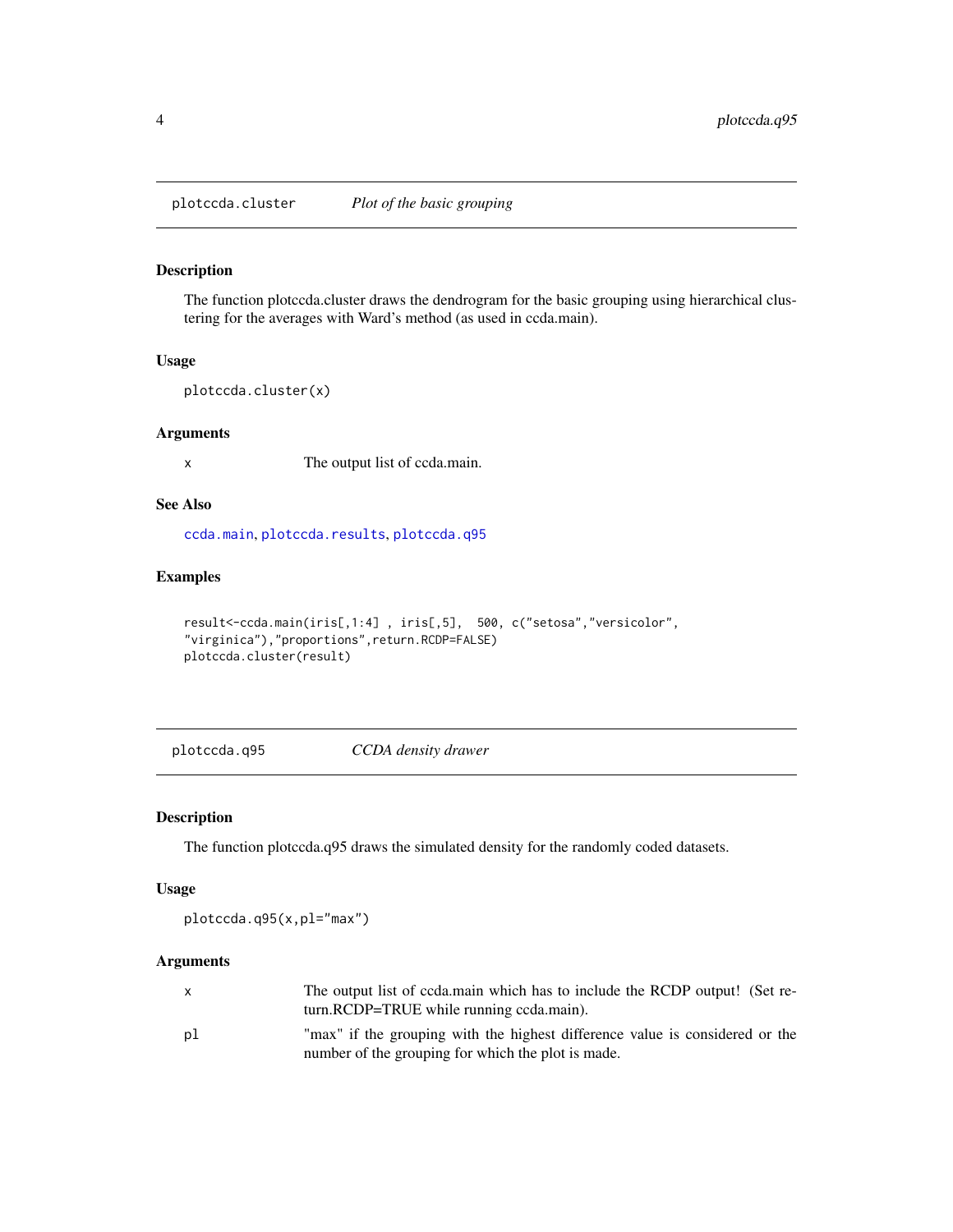#### <span id="page-4-0"></span>plotccda.results 5

#### See Also

[ccda.main](#page-0-1), [plotccda.results](#page-4-1), [plotccda.cluster](#page-3-2)

#### Examples

```
result<-ccda.main(iris[,1:4] , iris[,5], 500, c("setosa","versicolor",
"virginica"), "proportions", return.RCDP=TRUE)
plotccda.q95(result)
plotccda.q95(result, pl=2)
```
<span id="page-4-1"></span>plotccda.results *Plot of the results of ccda.main*

#### Description

Plots the summarized results of CCDA for all possible groupings based on the output of ccda.main.

#### Usage

```
plotccda.results(x)
```
#### Arguments

x The output list of ccda.main.

#### See Also

[ccda.main](#page-0-1), [plotccda.cluster](#page-3-2), [plotccda.q95](#page-3-1)

#### Examples

```
result<-ccda.main(iris[,1:4] , iris[,5], 500, c("setosa","versicolor",
"virginica"),"proportions", return.RCDP=FALSE)
plotccda.results(result)
```